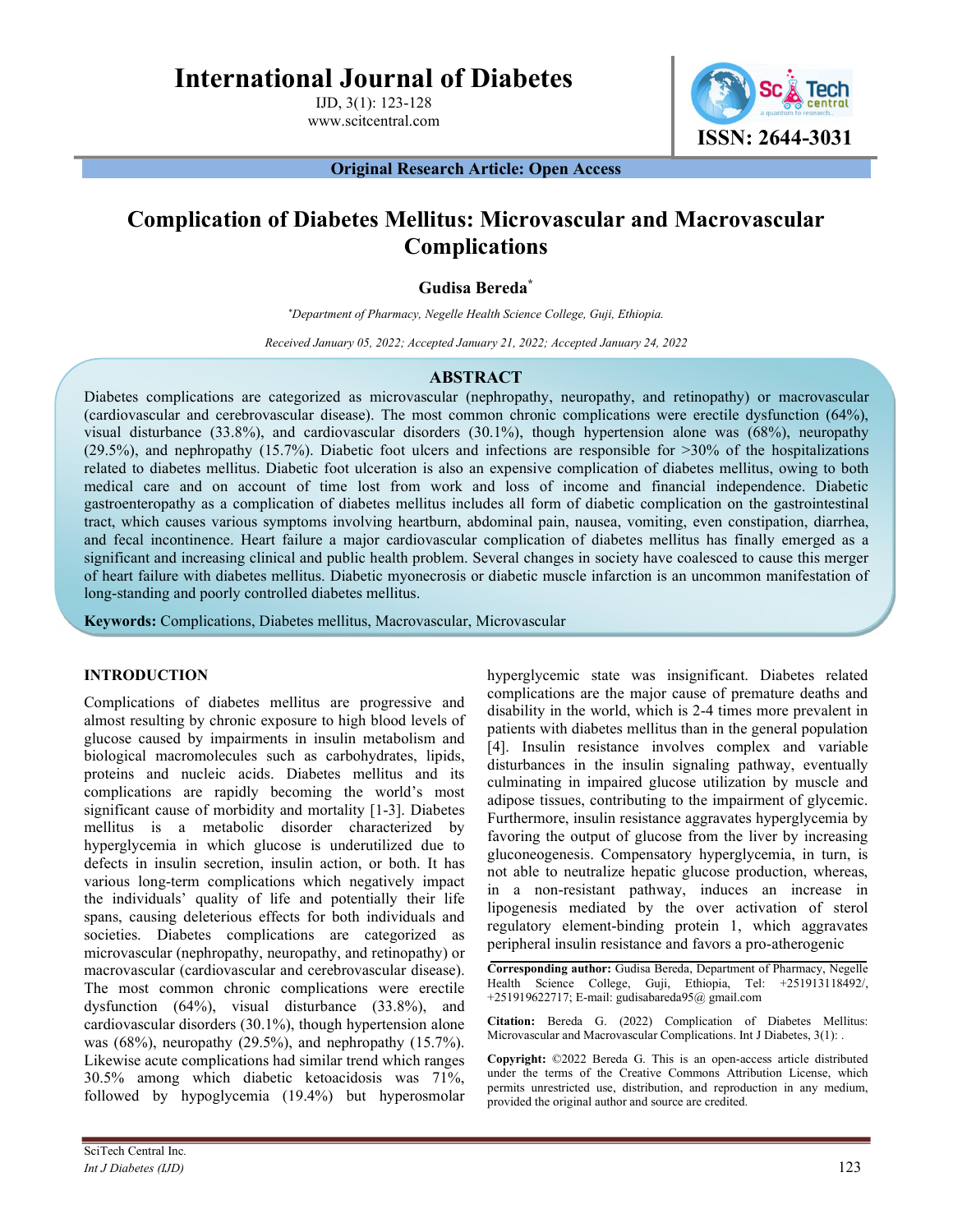state. Then, plasma glucose levels are dictated by interplay of mechanisms triggered by insulin resistance and hyperinsulinemia in one or more different organs [5]. The long-term sequelae of type 1 and type 2 diabetes take years to develop. More than 90% of diabetic deaths result from long-term complications. Most long-term complications occur secondary to disruption of blood flow, owing to either macrovascular or microvascular damage [2].

#### MICROVASCULAR COMPLICATION OF DIABETES MELLITUS

Damage to small blood vessels and capillaries is common. The basement membrane of capillaries thickens, causing blood flow in the microvasculature to fall. Destruction of small blood vessels contributes to kidney damage, blindness, and various neuropathies. Microvascular injury is directly related to the degree and duration of hyperglycemia [1].

#### Diabetic retinopathy

Diabetic retinopathy, a microangiopathy affecting all of the small retinal vessels, such as arterioles, capillaries and venules, is characterized by increased vascular permeability, ocular hemorrhages, lipid exudate, by vascular closure mediated by the development of new vessels on the retina and the posterior vitreous surface. Diabetic retinopathy, the most common microvascular complication of diabetes mellitus, is predicted to be the principal reason of new blindness among working population. Micro-angiopathy due to hyperglycemia in patients with diabetes mellitus results in vascular leakage, which causes diabetic macular edema on one hand, and capillary occlusion on the other hand. Capillary occlusion then again causes retinal ischemia and increased levels of vascular endothelial growth factor which are responsible for the development of neovascularization and the proliferative stage of diabetic retinopathy [1,6]. The type 2 diabetes mellitus is responsible for a higher percentage of patients with visual loss. The incidence of diabetic retinopathy is related primarily to duration and control of diabetes and is related to hyperglycemia, hypertension, hyperlipidemia, pregnancy, nephropathy, and anemia [7,8]. Retinopathy is accelerated by hyperglycemia, hypertension, and smoking. Chronic hyperglycemia increases quantity of diacylglycerol, which is leading to activate protein kinase C. This activation leads to increase vascular permeability and upregulation of vascular endothelial growth factor in the retinal structure. However, this abnormal pathway may lead to increase the activation of leukocytosis and significant changes in extracellular matrix protein synthesis. Eventually, diacylglycerol and protein kinase C pathway adversely affect inflammation, neovascularization, and retinal hemodynamics, which redound to progression of diabetic retinopathy [9,10].

## Nephropathy

Nephropathy is a chronic complication characterized by increased urinary albumin excretion (Proteinuria) or reduced kidney glomerular filtration rate in both forms of diabetic mellitus, type 1 diabetes mellitus and type 1 diabetes mellitus. Proteinuria was seen in about 30% of type 1 diabetes mellitus patients and 40% of type 2 diabetes mellitus patients. It's also the major source of end-stage renal disease development in the world, accounting for about 40% of new renal replacement therapies. This includes the creation of basement membrane thickening and the growth of microaneurysms. In addition, the development of the extracellular matrix and the progression of tubular and glomerular sclerosis are consistent with glomerular hyperfiltration. The risk of nephropathy among patients with type 1 diabetes is 12 times higher than among patients with type 2 diabetes [11-13].

## Neuropathy

Pathological neuronal changes: oxidative stress, polyol pathway activation, early end product glycation development, and protein kinase C activation are only several of the molecular pathways linked to functional nerve dysfunction. Hyperglycemia and risk factors for artery disease create barrier pathways in the long run, resulting in disruption to the micro vessel endothelium, nerve back cells, and nerve axons. Recent advancements propose that through the generation of reactive oxygen species and mitochondrial dysfunction, the combined impact of these injurious events might result in neuronal death. Symptoms of diabetic neuropathy which are usually bilateral and symmetric include tingling sensations in the fingers and toes (paresthesia's), pain, and loss of sensation [14,15].

## Diabetic foot ulcers

Diabetic foot ulcers are lacerations that usually occur on the soles of the feet in patients with diabetes mellitus due to peripheral neuropathy or peripheral arterial disease on all skin layers, necrosis or inflammation, around 15% to 25% of diabetic patients will grow foot ulcers during their lives, the leading cause of non-traumatic subtraction worldwide [16]. Diabetic foot ulcers and infections are responsible for >30% of the hospitalizations related to diabetes mellitus. The rationales why serious infection can occur in diabetes mellitus patients are hyperglycemia provides a glucose-rich environment for bacteria to grow; diabetes can suppress immune function, and thereby compromise host defenses against infection; and diabetic neuropathy can prevent the patient from feeling discomfort and other sensations that would signal that a serious infection is developing. Diabetic foot ulceration is also an expensive complication of diabetes mellitus, owing to both medical care and on account of time lost from work and loss of income and financial independence. Endothelial cell inflammation and smooth cell imperfections are caused by hyperglycemia in peripheral arteries. Endothelial dysfunction is the most serious condition causing microcirculation, due to developments in endothelial cell differentiation, thickening of the vault membrane, reduced nitric oxide secretion, elevated blood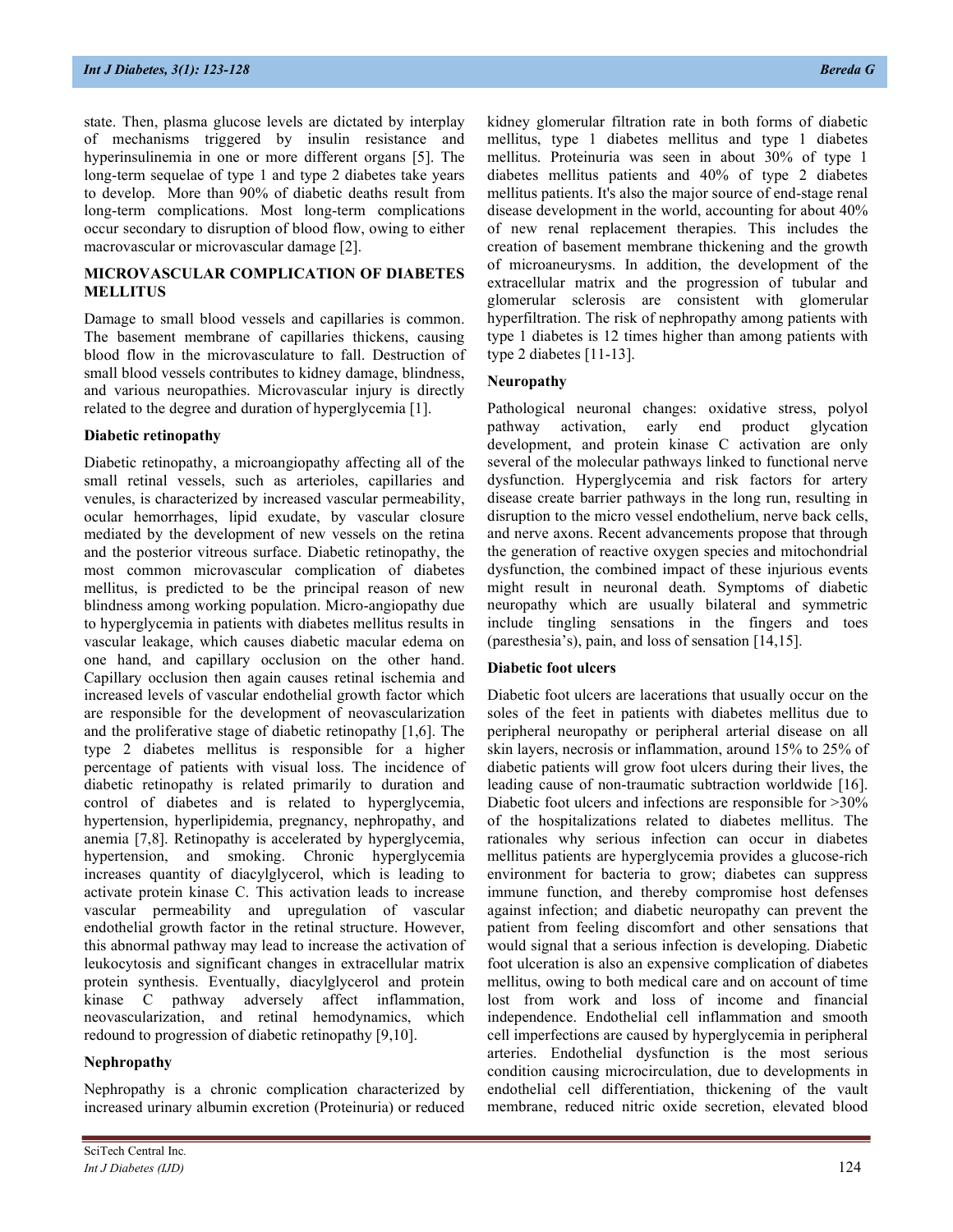viscosity, improvements in microvascular tone and decreased blood volume [17,18].

#### MACROVASCULAR COMPLICATION OF DIABETES MELLITUS

Diabetic mellitus is a complicated and persistent condition that includes lifelong medical treatment, consisting of coronary artery disease, cerebrovascular disease and peripheral artery disease, with a high risk of disease on patients with multiple macrovascular complications associated with it. The frequency of acute myocardial infarction is 2.13 times greater in males and 2.95 times higher in females than in non-diabetic groups [19,20].

#### Cardiovascular disease

Cardiovascular disease is the leading cause of death among diabetic patients. Diabetes carries an increased risk of heart disease, hypertension, and stroke. Much of this pathology is due to atherosclerosis, which develops earlier in diabetics than in nondiabetics and progresses at a faster rate. Macrovascular complications result from a combination of hyperglycemia and altered lipid metabolism [21].

#### Heart failure

Heart failure a major cardiovascular complication of diabetes mellitus has finally emerged as a significant and increasing clinical and public health problem. Several changes in society have coalesced to cause this merger of heart failure with diabetes mellitus. Heart failure incidence increases with age and is present in 6 to 10 % of individuals 65 years or older [22-25]. The incidence of heart failure in patients with clinically diagnosed diabetes mellitus is approximately 2.5 times that in patients without diabetes mellitus [22,26]. Heart failure may occur in the presence of reduced left ventricular ejection fraction or preserved left ventricular ejection fraction. The definition of normal left ventricular ejection fraction has varied over the years. In a 2015 joint guideline from the American Society of Echocardiography and the European Association of Cardiovascular Imaging, normal left ventricular ejection fraction was defined as being between 53 and 73 %. Popular norms set echocardiographic normative value as left ventricular ejection fraction  $\geq$  55 %; however, in many clinical trials and population-based studies, values as low as ≥40 or 45 % have been considered normal. In addition to left ventricular ejection fraction, the patient demography, comorbid conditions, pathogenesis, outcomes, and responses to therapies are somewhat different between the two types of heart failure [22,27-29].

#### Coronary Artery Disease

Coronary heart disease is the main cause of morbidity and mortality around the world. Diabetes is associated with an increased risk of coronary heart disease. In patients with no previous history of myocardial infarction, the seven-year risk of myocardial infraction is 20.2 percent and 3.5 percent,

respectively, for diabetics and non-diabetics. Likewise, the 7-year myocardial infraction risk for diabetics and nondiabetics is 45.0 percent and 18.8 percent, respectively, for patients with a history of myocardial infraction. Diabetics are more likely to experience greater, more frequent, and more severe coronary artery injury, which is linked to a worse prognosis. In diabetic patients with no coronary artery disease results, necropsy tests revealed that in the late stages, 50 percent and 75 percent of patients under and over the age of 65, respectively, had coronary artery disease [30,31].

#### ANOTHER TYPE OF DIABETIC MELLITUS COMPLICATION

#### Periodontal diseases

Periodontitis is a chronic inflammatory disorder affecting the gingivae and the periodontal tissue initiated by bacteria. The micro-flora in the dental plaque that forms daily adjacent to the teeth are causes this inflammatory process [32,33]. Periodontal disease has been reported with increased prevalence and severity in patients with type 1 and type 2 diabetes. The mechanism by which hyperglycemia can induce periodontal destruction is not yet fully understood. However, there are many theories which propose factors such as advanced glycation end products, changes in collagen statue, and altered immune function that causes impaired polymorphonuclear leukocyte function which may facilitate bacterial persistence in the tissue and the accumulation of advanced glycation end products, which results from prolonged and chronic hyperglycemia and increased secretion of pro-inflammatory cytokines such as tumor necrosis factor-α and prostaglandin E-2. The increase in collagenase activity together with the reduction in collagen synthesis will adversely influence collagen metabolism [32,34,35].

#### Tuberculosis

Diabetes mellitus and tuberculosis have a bidirectional relationship. Approximately 25% of patients with tuberculosis are estimated to have diabetes mellitus, and tuberculosis occurs in up to 8% of patients with diabetes mellitus. Tuberculosis in patients with diabetes mellitus might present with atypical features, such as predominant lower lobe involvement, and thereby delay the diagnosis. Also, cure rates of tuberculosis are lower in patients with diabetes mellitus than those with tuberculosis alone (treatment failure rates 4.2% versus 0.7%). Prompt diagnosis and initiation of antituberculosis chemotherapy, along with achievement of tight glycemic control, are essential to ensure cure and prevention of reactivation of tuberculosis [36-38].

#### Diabetic myonecrosis

Diabetic myonecrosis is a rare complication of diabetes mellitus which usually present with sudden onset pain of the involved muscle. It affects both type 1 and type 2 diabetic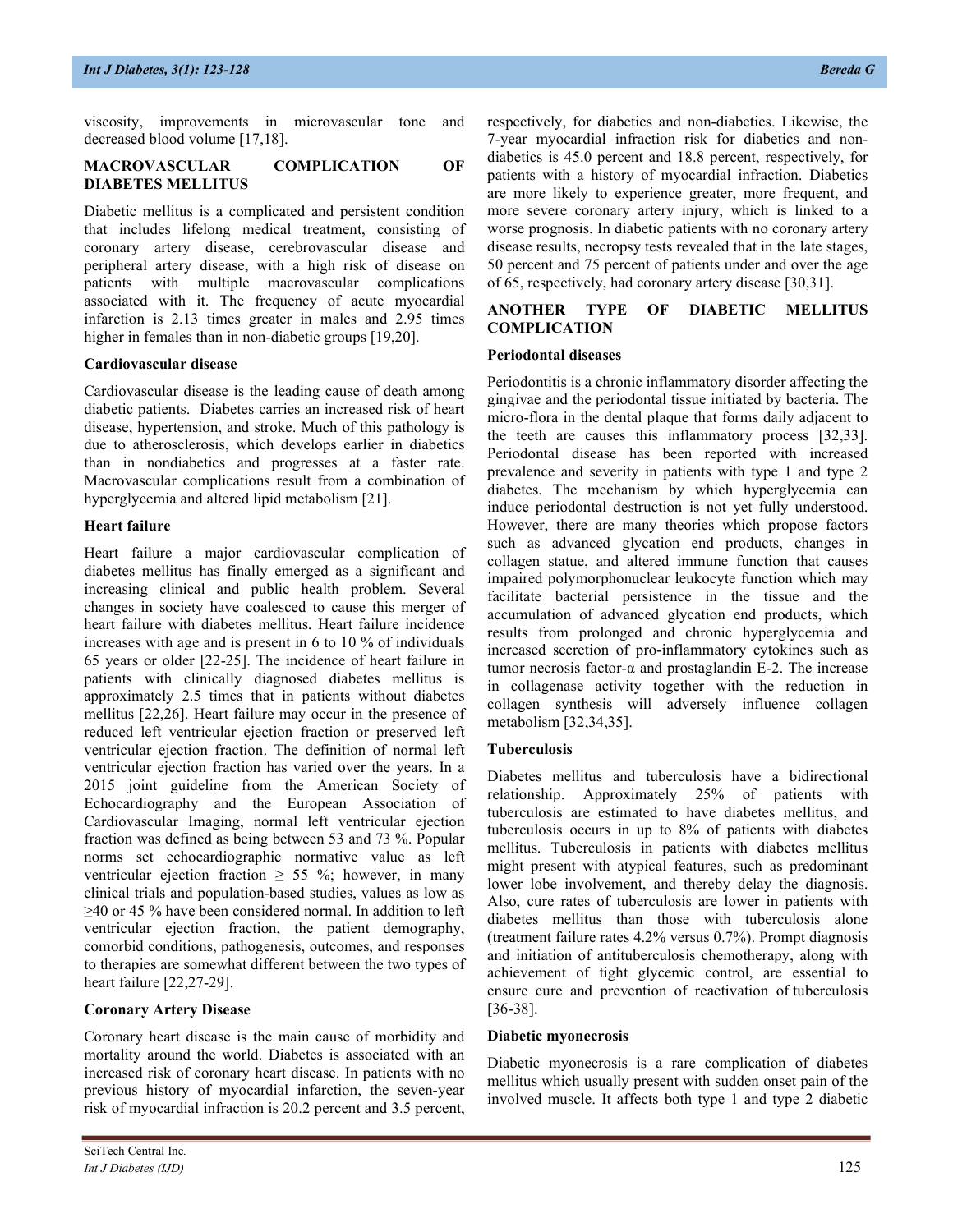patients who have long duration of diabetes and frequently have other microvascular complications. Diabetic myonecrosis or diabetic muscle infarction is an uncommon manifestation of long-standing and poorly controlled diabetes mellitus. The exact pathogenesis is not known but may involve hypoxia-reperfusion injury, atherosclerotic occlusion, or vasculitis with thrombosis. Atheroembolism of small vessels has also been proposed as the possible mechanism. Another proposed theory is the participation of the coagulation cascade leading to hypercoagubility [39-41].

#### Diabetic cardiomyopathy

Diabetic cardiomyopathy is referred to as a pathological heart type and presentation in the absence of other cardiac risk factors, such as coronary artery disease, hypertension and severe valve dysfunction. Diabetic cardiomyopathy is categorized as weakened heart structure and presentation, such as coronary artery disease, hypertension and severe volvuli disease; in the absence of other cardiac risk factors diabetic cardiomyopathy's pathophysiologic processes have still not been fully elucidated. The incidence of diabetic cardiomyopathy is multifactorial and numerous causes are indicated, including insulin resistance, microvascular failure, subcellular component defects, metabolic disorders, autonomic cardiac dysfunction, renin-angiotensin system changes, and maladaptive immune response [42].

#### Dental caries

The occurrence of dental caries in patients with diabetes mellitus has been studied, but no specific association has been identified. The relationship between dental caries and diabetes mellitus is complex. Children with type 1 diabetes often are given diets that restrict their intake of carbohydrate-rich, cariogenic foods, whereas children and adults with type 2 diabetes which often is associated with obesity and intake of high-calorie and carbohydrate rich food can be expected to have a greater exposure to cariogenic foods. Furthermore, a reduction in salivary flow has been reported in people with diabetes who have neuropathy, and diminished salivary flow is a risk factor for dental caries. The literature presents no consistent pattern regarding the relationship of dental caries and diabetes [43,44].

#### Diabetic gastroenteropathy

Diabetic gastroenteropathy is one of the most common complications in prolonged diabetic patients, particularly in patients either with poor glycemic control or with other complications concurrently. Diabetic gastroenteropathy as a complication of diabetes mellitus includes all form of diabetic complication on the gastrointestinal tract, which causes various symptoms involving heartburn, abdominal pain, nausea, vomiting, even constipation, diarrhea, and fecal incontinence. These symptoms significantly impair patients' quality of life, as well as increasing patients' morbidity from dehydration, electrolyte imbalance, and poor glycemic control [45-48]. The underlying pathophysiology on every diabetic gastroenteropathy manifestations is different on each organ or symptom. However, from every existing factor, autonomic neuropathy is the one most important aspect of the symptoms. Gastrointestinal neuropathy can affect vagal nerve, sympathetic and parasympathetic nervous system, or innervations of anal sphincter. Neuropathy on the autonomic nervous system is commonly found simultaneously progressing in chronic diabetes due to prolonged hyperglycemia [45,49,50].

#### **CONCLUSION**

Complications of diabetes mellitus are progressive and almost resulting by chronic exposure to high blood levels of glucose caused by impairments in insulin metabolism and biological macromolecules such as carbohydrates, lipids, proteins and nucleic acids. The type 2 diabetes mellitus is responsible for a higher percentage of patients with visual loss. The incidence of diabetic retinopathy is related primarily to duration and control of diabetes and is related to hyperglycemia, hypertension, hyperlipidemia, pregnancy, nephropathy, and anemia. Diabetic foot ulcers are lacerations that usually occur on the soles of the feet in patients with diabetes mellitus due to peripheral neuropathy or peripheral arterial disease on all skin layers, necrosis or inflammation, around 15% to 25% of diabetic patients will grow foot ulcers during their lives, the leading cause of nontraumatic subtraction worldwide.

#### **REFERENCES**

- 1. Sayin N, Kara N, Pekel G (2015) Ocular complications of diabetes mellitus. World J Diabetes 6: 92-108.
- 2. Kowluru RA, Chan PS (2007) Oxidative stress and diabetic retinopathy. Exp Diabetes Res 2007: 43603.
- 3. Forbes JM, Soldatos G, Thomas MC (2005) Below the radar: advanced glycation end products that detour around the side. Is HbA1c not an accurate enough predictor of long-term progression and glycemic control in diabetes? Clin Biochem Rev 26: 123-134.
- 4. Bereda G (2021) Brief overview of diabetes mellitus. Diabetes Manag S1: 21-27.
- 5. Passarelli M, Machado UF (2022) AGEs-Induced and Endoplasmic Reticulum Stress Inflammation Mediated Regulation of GLUT4 Expression and Atherogenesis in Diabetes Mellitus. Cells 11: 104.
- 6. Aiello LM (2003) Perspectives on diabetic retinopathy. Am J Ophthalmol 136: 122-135.
- 7. Kumari S, Panda S, Mangaraj M, Mandal MK, Mahapatra PC (2008) Plasma MDA and antioxidant vitamins in diabetic retinopathy. Indian J Clin Biochem 23: 158-162.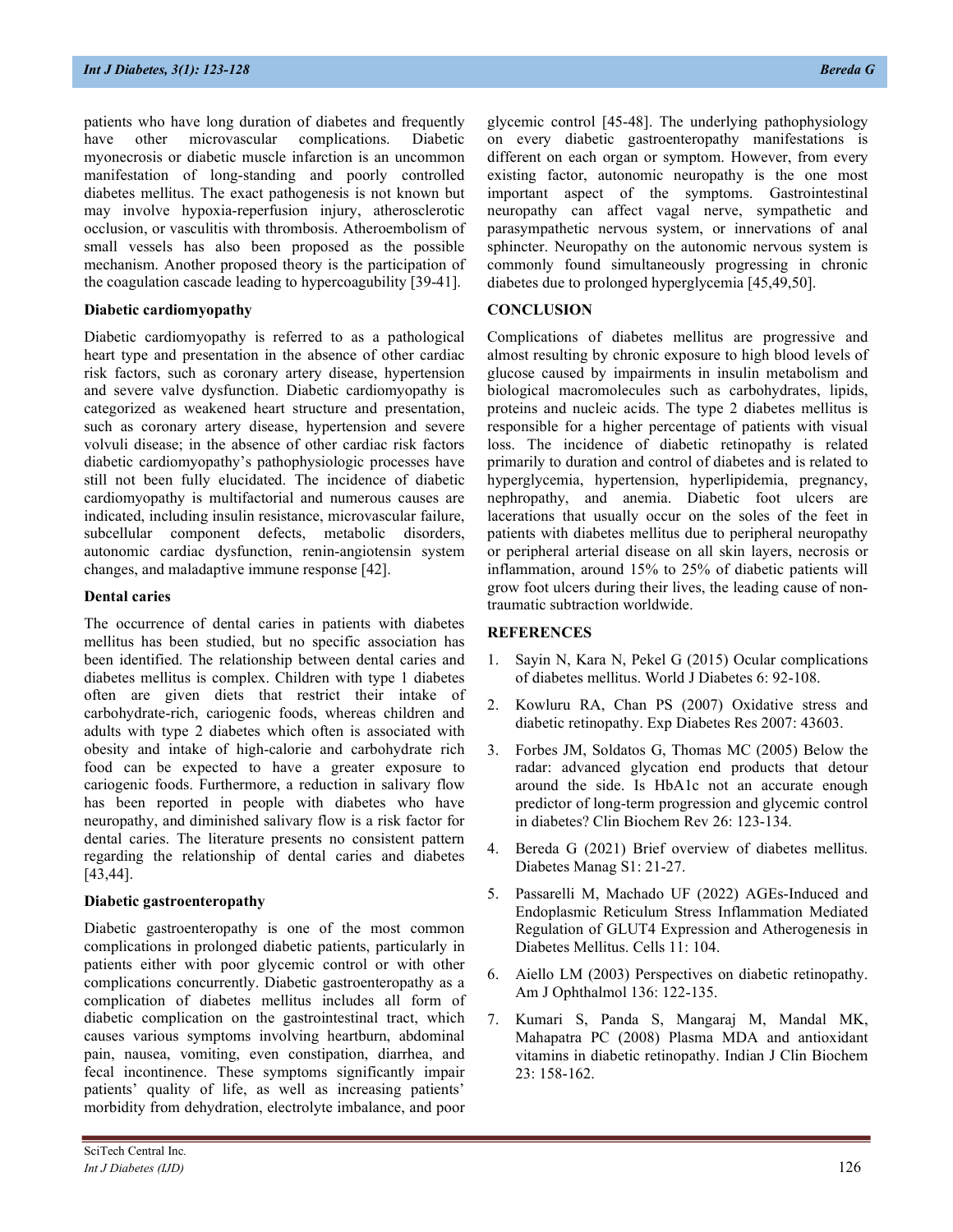- 8. Kaštelan S, Tomić M, Pavan J, Orešković S (2010) Maternal immune system adaptation to pregnancy a potential influence on the course of diabetic retinopathy. Reprod Biol Endocrinol 8: 124.
- 9. Tarr JM, Kaul K, Chopra M, Kohner EM, Chibber R (2013) Pathophysiology of diabetic retinopathy. ISRN Ophthalmol 2013: 343560.
- 10. Wang QJ (2006) PKD at the crossroads of DAG and PKC signaling. Trends Pharmacol Sci 27: 317-323.
- 11. Mezil SA, Abed BA (2021) Complication of Diabetes Mellitus. Ann RSCB 25: 1546-1556.
- 12. Alicic RZ, Rooney MT, Tuttle KR (2017) Diabetic kidney disease challenges progress and possibilities. Clin J Am Soc Nephrol 12: 2032-2045.
- 13. Ritz E, Zeng XX, Rychlík I (2011) Clinical manifestation and natural history of diabetic nephropathy. Contrib Nephrol 170: 19-27.
- 14. Shillo P, Sloan G, Greig M, Hunt L, Selvarajah D, et al. (2019) Painful and painless diabetic neuropathies: What is the difference? Curr Diab Rep 19: 32.
- 15. Lee DH, Won GW, Lee YH, Ku EJ, Oh TK, et al. (2019) Associations between the HaeIII Single Nucleotide Polymorphism in the SLC2A1 Gene and Diabetic Nephropathy in Korean Patients with Type 2 Diabetes Mellitus. J Korean Med Sci 34(24): e171.
- 16. Delgado MM (2018) Clinical case complicated diabetic foot ulcer. Revista espanola de sanidad penitenciaria 20: 121.
- 17. Atlas D (2015) International diabetes federation. IDF Diabetes Atlas. Brussels.
- 18. Belgium International Diabetes Federation. Singh N, Armstrong DG, Lipsky BA (2005) Preventing foot ulcers in patients with diabetes. JAMA 293: 217-228.
- 19. Salman ZA, Mezil SA, ALI VS, Kadim NM (2019) Assessment of ZnO Nanoparticles Effect on Peroxidase Activity in Serum of Patients with Type2 Diabetes Millets in vitro study. Int J Pharm Res 11(2): 76-80.
- 20. Vergès B (2015) Pathophysiology of diabetic dyslipidemia where are we. Diabetologia 58: 886-899.
- 21. Alavi A, Sibbald RG, Mayer D, Goodman L, Botros M, et al. (2014). Diabetic foot ulcers Part I. Pathophysiology and prevention. J Am Acad Dermatol 70: 1-e1.
- 22. Bahtiyar G, Gutterman D, Lebovitz H (2016) Heart Failure: A Major Cardiovascular Complication of Diabetes Mellitus. Curr Diab Rep 16: 116.
- 23. Ponikowski P, Voors AA, Anker SD, Bueno H, Cleland JGF, et al. (2016) ESC guidelines for the diagnosis and

treatment of acute and chronic heart failure. Eur J Heart Fail 18(8): 891-975.

- 24. Braunwald E (2013) Heart Failure. JACC Heart Fail 1(1): 1-20.
- 25. Braunwald E (2015) The war against heart failure the Lancet lecture. Lancet 385: 812-824.
- 26. Nichols GA, Gullion CM, Koro CF, Ephross SA, Brown JB (2005) The incidence of congestive heart failure in type 2 diabetes. Diabetes Care 27: 1879-1884.
- 27. Abbate A, Arena R, Abouzaki N, Van Tassell BW, Canada J, et al. (2015) Heart failure with preserved ejection fraction refocusing on diastole. Int J Cardiol 179: 430-440.
- 28. Paulus WJ, Tschope C, Sanderson JE, Rusconi C, Flachskampf FA, et al. (2007) How to diagnose diastolic heart failure a consensus statement on the diagnosis of heart failure with normal left ventricular ejection fraction by heart failure and echocardiography associations of the European society of cardiology. Eur Heart J 28: 2539-2550.
- 29. Velagaleti RS, Gona P, Pencina MJ, Aragam J, Wang TJ, et al. (2014) Left ventricular hypertrophy patterns and incidence of heart failure with preserved versus reduced ejection fractions. Am J Cardiol 113:117-22.
- 30. Thiruvoipati T, Kielhorn CE, Armstrong EJ (2015) Peripheral artery disease in patients with diabetes: Epidemiology, mechanisms, and outcomes. World J Diabetes 6(7): 961-969.
- 31. McCarthy CP, Shrestha S, Ibrahim N, van Kimmenade RR, Gaggin HK, et al. (2019) Performance of a clinical proteomic panel to predict obstructive peripheral artery disease in patients with and without diabetes mellitus. Open Heart 6: e000955.
- 32. Al-Maskari AY, Al-Maskari MY, Al-Sudairy S (2011) Oral Manifestations and Complications of Diabetes Mellitus. A review. Sultan Qaboos Univ Med J 11(2): 179-186.
- 33. Kuo L, Polson AM, Kang T (2008) Associations between periodontal diseases and systemic diseases A review of the inter-relationships and interactions with diabetes respiratory diseases cardiovascular diseases and osteoporosis. Public Health 122: 417-433.
- 34. Preshaw PM (2009) Periodontal disease and diabetes. J Dent 37: 575-577.
- 35. Ritchie CS (2009) Mechanistic links between type 2 diabetes and periodontitis. J Dent 37: 578-579.
- 36. Dikid T, Jain SK, Sharma A, Kumar A, Narain JP (2013) Emerging and re-emerging infections in India an overview. Indian J Med Res 138: 19-31.